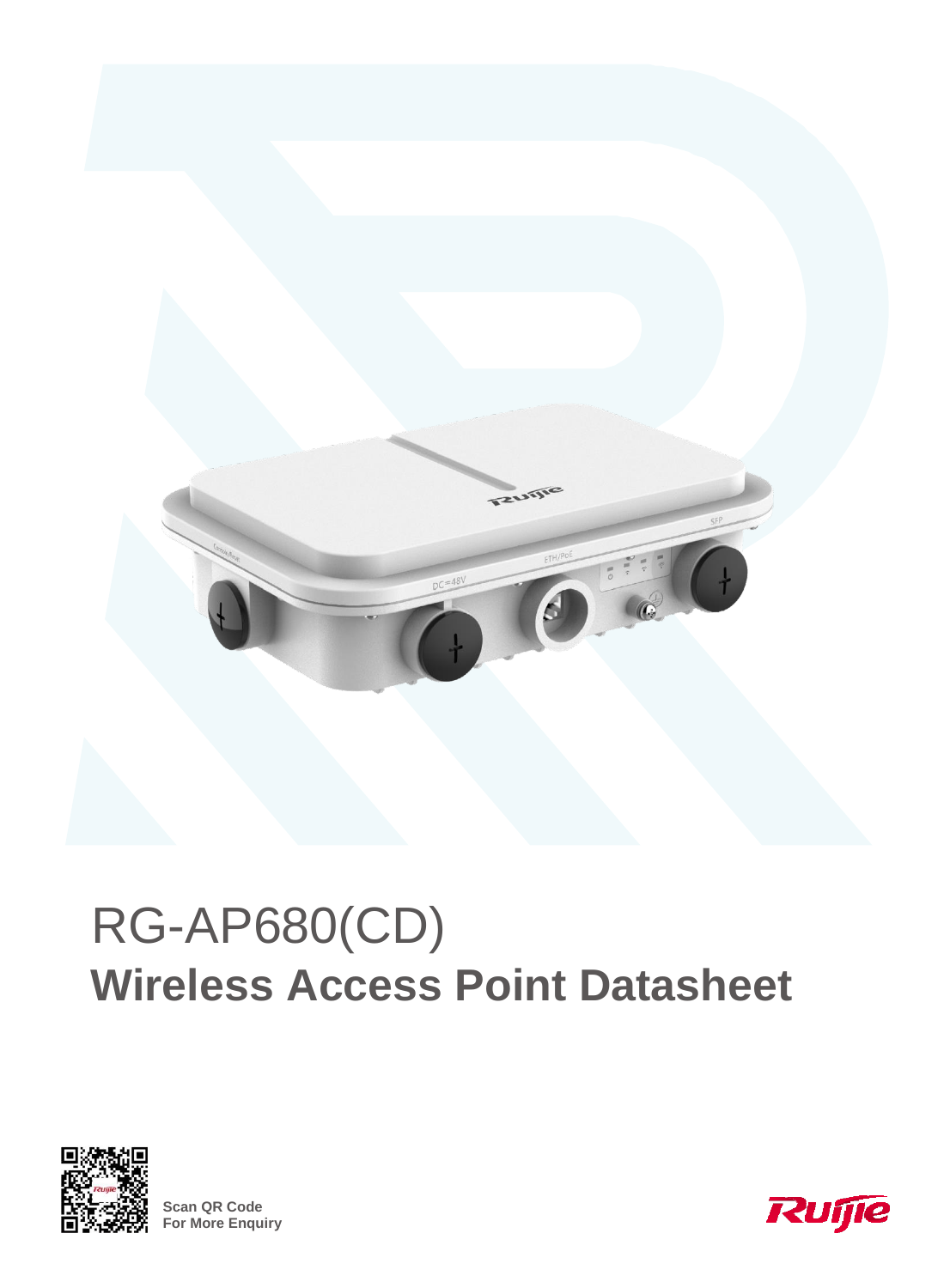

# **Product Highlights**

- **Wi-Fi 6 Certified**
- **Max 2.4Gbps with concurrent dual-band Design**
- **Max 1024 Client** connections
- **Built-in Smart Directional Antenna**
- **Outstanding Environmental Adaptability (IP68, -40-65°C, Surge Protection upto 9kV)**
- **OFDMA, MU-MIMO and BSS Technology** for minimal wireless signal interference
- **Hybrid Management:** support standalone AP t o over t housands of APs wit h deployment options of appliances, private cloud or public cloud service
- **Mobility Management:** Free mobile app available for RG-MACC-Base private cloud or Ruijie Public Cloud customers

## **Product Overview**

Ruijie RG-AP680(CD) is a high-performance Wi-Fi 6 (802.11ax) enterprise outdoor AP with IP68 rating designed for extreme outdoor conditions.

The RG-AP680(CD) provide concurrent dual-band with up to 2.4Gbps access rate, offers 4 spatial streams and built-in directional antenna. RG-AP680(CD) supports switching between FAT/FIT mode, offers 1 SFP port and 1 10/100/1000M port with PoE/ local power supply. Taking the wireless network security, RF control, mobile access, QoS, seamless roaming and other important factors into account. Teaming up with Ruijie RG-WS Wireless Controller Series/Cloud AC, the APs offer Wi-Fi user data forwarding, advanced security and access control with ease.

RG-AP680(CD) adopts the IP68 protection design for the enclosure, which is suitable for application in extreme indoor and outdoor environments. It can withstand extreme weather and other environmental conditions, thereby greatly reducing the difficulty of installation and maintenance. Equipped with built-in directional antenna, RG-AP680(CD) can achieve the Wi-Fi coverage in vast majority of the scenarios. Multi-hop and point-to-multipoint bridge features are also supported to further enhance the deployment flexibility.

Upon the uprising challenges of management efficiency and wireless security, all Ruijie enterprise APs support hybrid management mode. Either deployed as standalone AP (Fat mode) or managed AP (Fit mode), the AP will detect the operation mode automatically without extra effort on firmware upgrade. For additional security and operation, we recommend the enterprise customers to choose either one of the below wireless controller options depending on the functionality and capacity:

• Public Cloud: Ruijie Cloud - Ruijie Public Cloud service (powered by RG-MACC) is targeted for the SME segment with integrated captive portal, authentication (such as PPSK for employees, Facebook, voucher, account, etc.), and reporting features. Together with Ruijie Cloud Mobile App (free download), SME customers can provision and manage their networks at fingertips.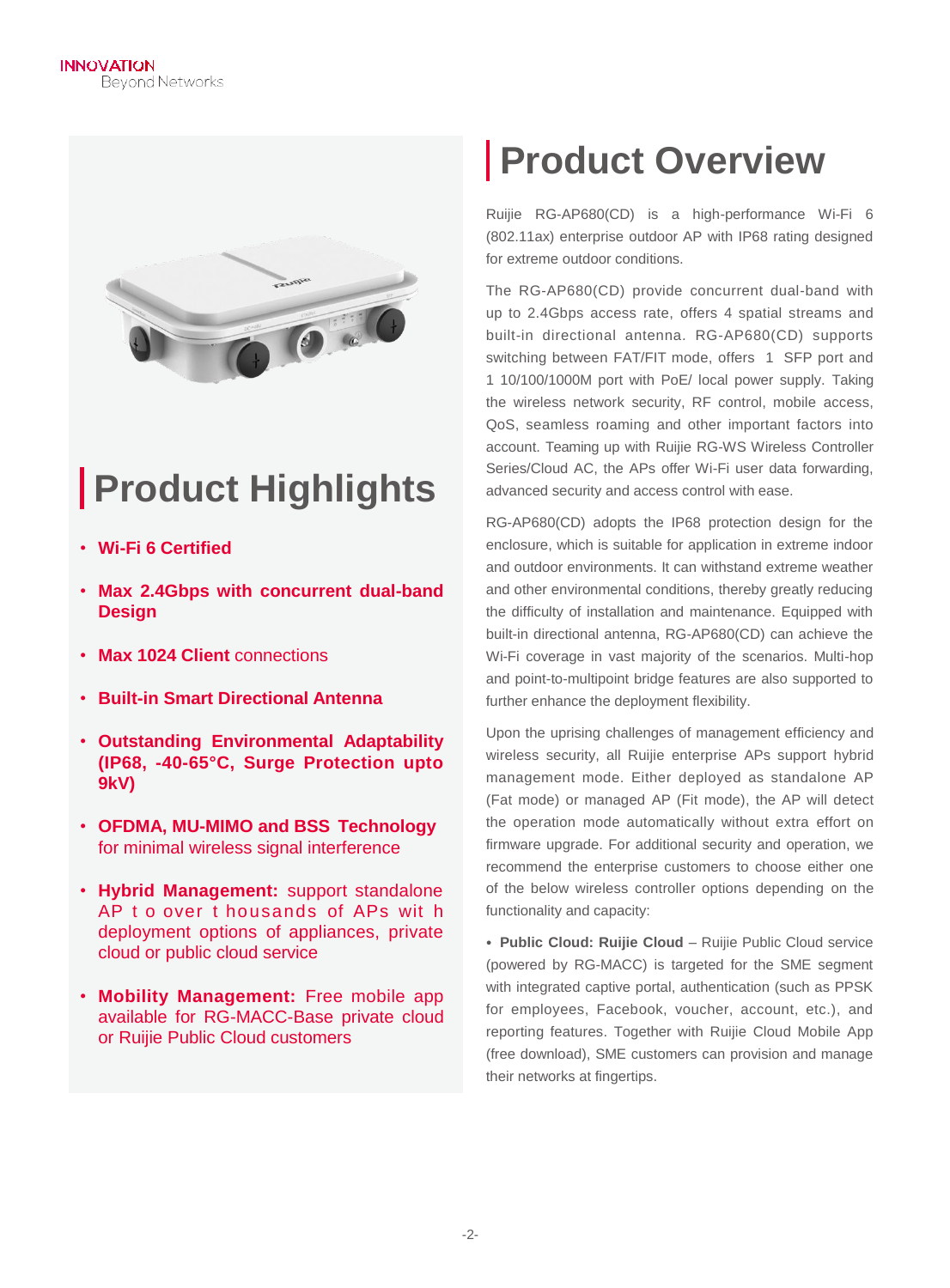● **Hybrid Cloud: RG-WS6000 Series Wireless Controller (on-premises) Plus Cloud Management (Optional)** – targeted for enterprise office and campus with single or multiple sites and high-density AP deployment. The controller appliances are installed at the customer's site with fully integrated wireless management and authentication feature, supporting up to 5000 APs per cluster. Optionally, the cloud management platform allows for value-added features like centralized device configuration and monitoring, AI radio (RF) optimization, reporting, etc.

### • Private Cloud: RG-MACC Software Controller - targeted for ISP/MSP, government, or multi-national corporation (MNC) with diverse customer sites and demand on integration of their billing, portal and security systems. The RG-MACC supports unified device management, not only for wireless access points, but also switches and gateway devices.

## **Product Features**

## Wi-Fi 6 (802.11ax) Technology

#### **1024-QAM High-speed Access Rate**

RG-AP680(CD) adopts the dual-band dual-radio 802.11ax design with up to 4 spatial streams and built-in directional antenna. The first radio offers up to 0.575Gbps access rate at 2.4G and supports switching to 5G with up to 1.2Gbps access rate, while the second radio offers up to 1.2Gbps access rate at 5G. The AP offers a maximum wireless access rate of 2.4Gbps. 2.4G + 5G is recommended, which offers access rate of 1.775Gbps.

#### **OFDMA High-density User Access**

RG-AP680(CD) supports OFDMA of 802.11ax, which divides the WLAN channel into multiple narrower subchannels, with each user occupying one or more subchannels. By scheduling multiple users to receive and send packets concurrently via the AP, user competition and back-off can be reduced, thereby reducing network latency and improving network efficiency.

#### **Spatial Reuse with BSS Color**

RG-AP680(CD) supports spatial reuse with basic service set (BSS) color of 802.11ax to identify the BSSs of different WLANs in the network by different coloring (BSS color), and further divide them into internal (BSS which belongs to the device) and external BSS. Different packet receiving and sending thresholds can be maintained. When receiving packets, BSS coloring is used to quickly identify the packet of external BSS. If the signal strength is lower than the receiving threshold of external BSS, the packet will be ignored. The transmission of the internal BSS packets will be notaffected.

This technology can implement channel reuse in a highdensity scenario, greatly reducing the impact of co-channel interference for the actual network deployment.

#### **Industry-leading Local Forwarding Technology**

Employing Ruijie's intelligent local forwarding technology, RG-AP680(CD) eliminates the traffic bottleneck of wireless access controllers. Deploying with the Ruijie RG-WS Wireless Controller Series, users can flexibly configure the data forwarding mode for RG-AP680(CD). The AP also controls whether the data will be forwarded via the wireless controller according to the SSID or user VLAN, or directly sent to the wired network for data exchange.

The local forwarding technology can classify and forward delay-sensitive data which requires real-time transmission through the wired network to greatly alleviate the traffic pressure on the wireless controllers and better meet the high traffic transmission requirements of the 802.11n and 802.11ac network.

#### **Abundant QoS Policies**

RG-AP680(CD) supports a wide variety of QoS policies. For example, it provides WLAN/AP/STA-based bandwidth limitations which prioritize important and critical data transmission over others for bandwidth guarantee.

With the multicast-to-unicast technology, RG-AP680(CD) resolves the video lagging problem due to packet loss or high latency in the wireless network, and highly enhances user experience of the multicast video services of wireless networks.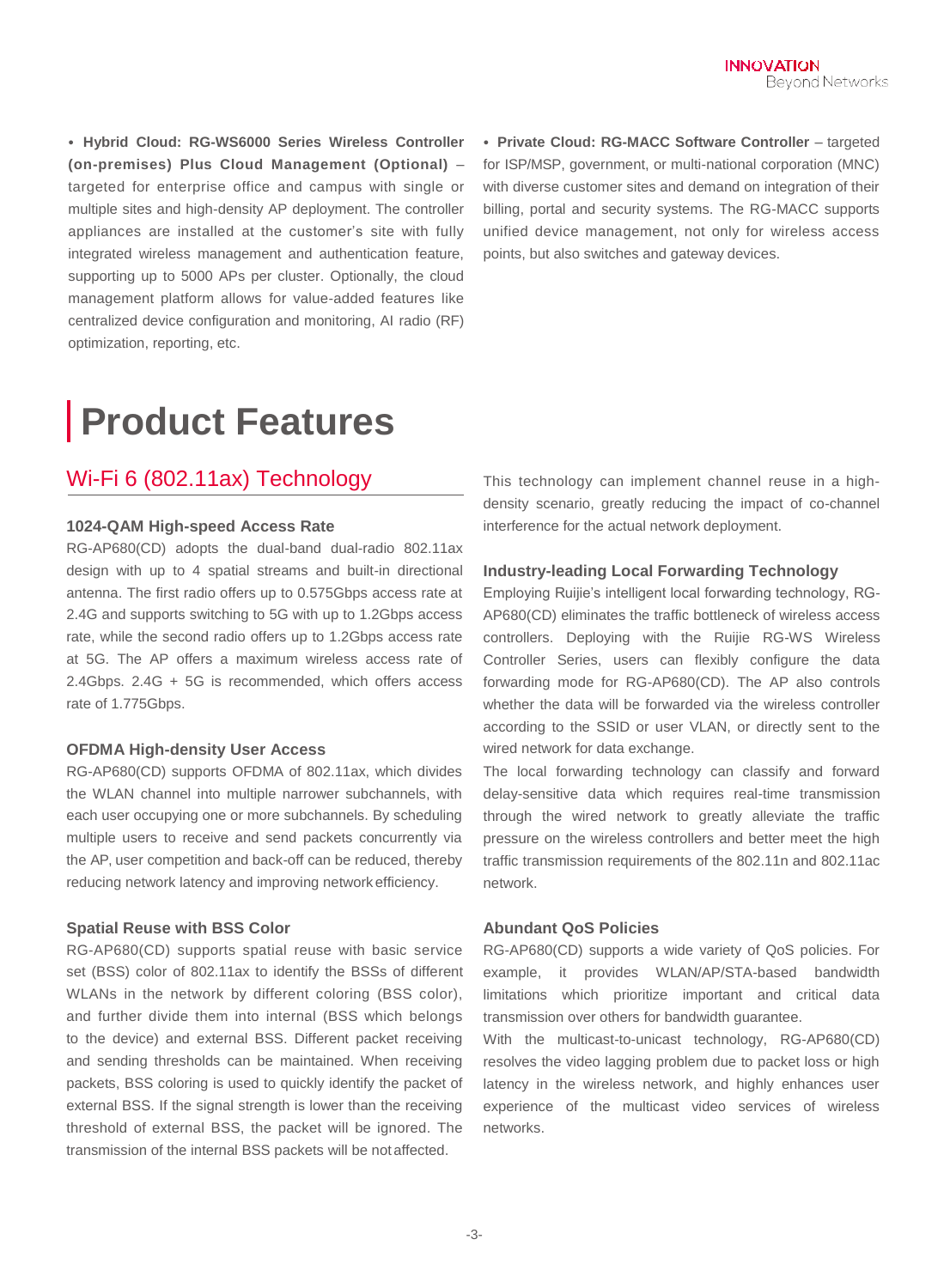## Wi-Fi 6 Equipment For All Scenarios: Always One Option Fit For You

Ruijie is one of the leading enterprise networking suppliers worldwide and committed to providing the best Wi-Fi experience to our stakeholders. We are the first supplier to provide full-scenario Wi-Fi 6 access point solution in the market, ranging from indoor, wall plate to outdoor access points, guaranteeing perfect wireless experience in various situations.



For details, please visi[t https://www.ruijienetworks.com/](http://www.ruijienetworks.com/) products/wireless-wifi6

## Easy Installation & Deployment

#### **Easy-to-use Mount-Kit**

An adjustable mount-kit is available by default for painless deployment optimization. The APs can be easily adjustable (total in 60°) to adapt to various scenarios.



Adjustable Mount-kit of AP680 Outdoor Access Point

#### **Flexible Gigabit Uplink Options**

The RG-AP680(CD) outdoor access point offers a 10/100/1000Base-T Ethernet uplink port that rids the LAN port of being the wireless access bottleneck, and a 1000M SFP port that adapts to wired networking structure under different user scenarios. The SFP Base-X port takes up the data transmission workload for optimal network deployment.



## Comprehensive Security Policies

#### **User Data Encryption**

RG-AP680(CD) offers comprehensive data security protection with encryption technologies such as WEP, TKIP and AES, guaranteeing the data transmission security of the wireless network.

#### **RF Security**

In collaboration with Ruijie's RG-SNC Smart Network Commander and RG-WS Wireless Controllers, RG-AP680(CD) enables the RF probe scanning mechanism to detect unauthorized access points or other RF interference sources. Once detected, the AP will alert the network administrator to monitor potential threats and usage status in the wireless environment.

#### **ARP Spoofing Protection**

The ARP detection feature effectively suppresses the phenomenon of ARP gateway spoofing and ARP host spoofing in the network, and ensures the normal Internet access of users. Automatic binding can be achieved for both dynamic and static IP allocation, which greatly reduces labor costs and management costs. The ARP rate limit feature allows you to limit the rate of ARP packets to prevent the malicious use of scanning tools to perform ARP flooding which occupies the network bandwidth and causes network congestion attack.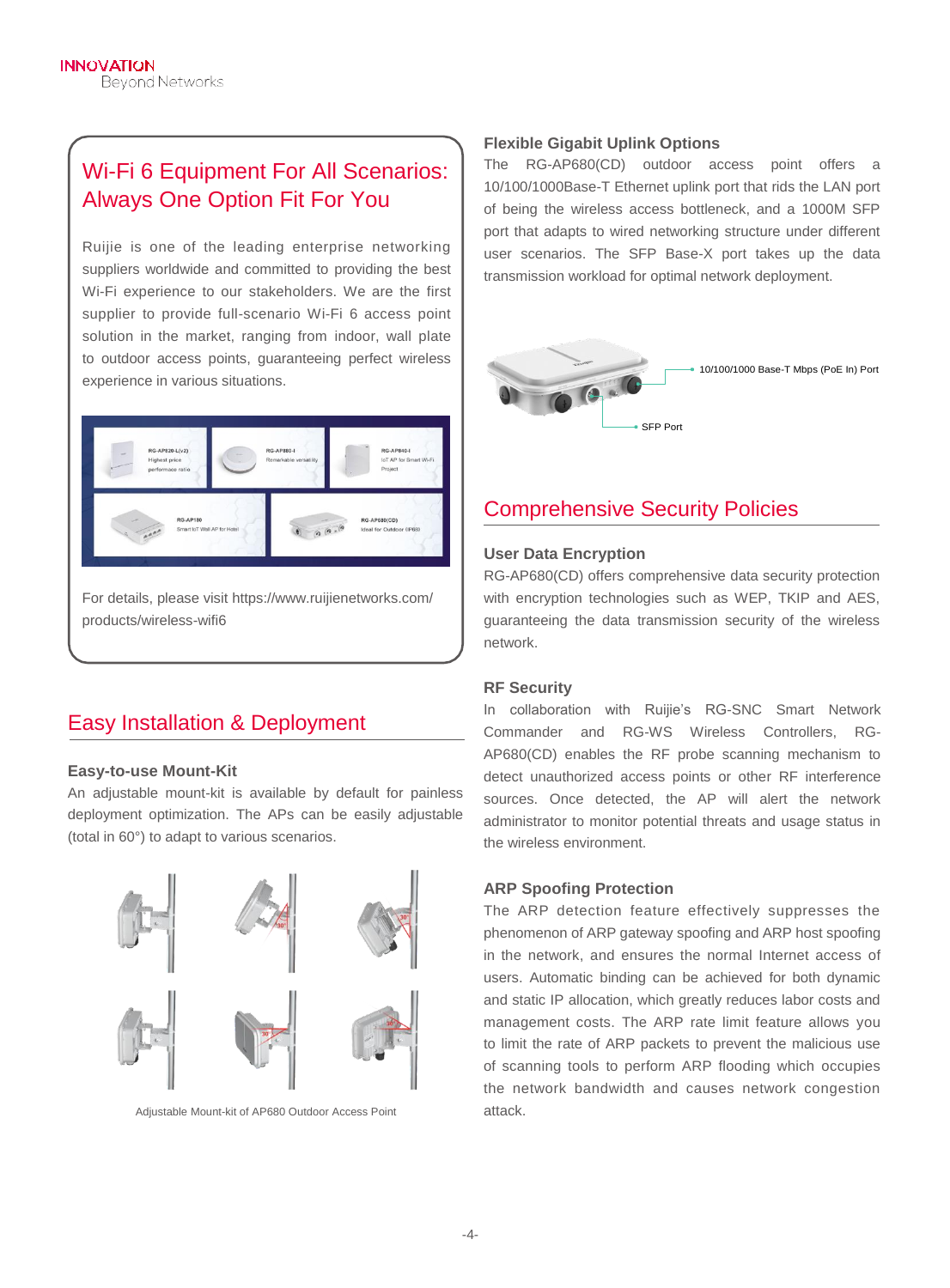#### **Multiple Easy-to-use Authentication Modes**

With Ruijie Cloud Service or RG-MACC Software controller, the RG-AP680(CD) outdoor access point supports a wide range of authentication methods such as Guest Hotspot, 802.1x, voucher/ access code, user account, and social authentication. Complying with the standard network access control, it offers a set of control policies in terms of user access, authorization, equipment compliance check, network behavior monitoring, network attack prevention, etc. All these control features guarantee high network security for authenticated users.



Multi authentication options for guests and employees

## High Availability Design

#### **Authentication Offload and Acceleration**

Powered by Ruijie Cloud and EasyGate (EG) security gateway, captive portal and account & voucher authentication can be managed by Cloud, but all security policy and enforcement will be processed locally at EG security gateway. It not only accelerates the overall authentication processing, and also provide additional service availability protection in case of Cloud or WLAN Controller is unreachable, all authentication service still un-interrupted.



Ruijie EG's Authentication Offload and Acceleration

#### **Remote Intelligent Perception Technology (RIPT)**

In the traditional network architecture where FIT APs are centrally managed by a wireless controller, packets received by the AP must be transmitted to the controller before being forwarded. When the wireless controller becomes faulty, the APs will fail to work properly causing whole network breakdown.



RIPT Disaster Recovery

Ruijie's latest RIPT provides you a complete disaster recovery solution and enables the Wireless Controller Series to implement intelligent link perception. Once the faulty controller is detected, the APs will quickly switch to the intelligent mode to continue data forwarding, ensuring the high availability of the wireless network and keeping wireless users always online.

#### Hybrid Management

All Ruijie enterprise APs support hybrid management mode. Either deployed as standalone AP (Fat mode) or managed AP (Fit and MACC mode), the AP will detect the operation mode automatically without extra effort on firmware upgrade. For additional security and operation, we recommend the enterprise customers to choose either one of below wireless controller options depending on the functionality and capacity:

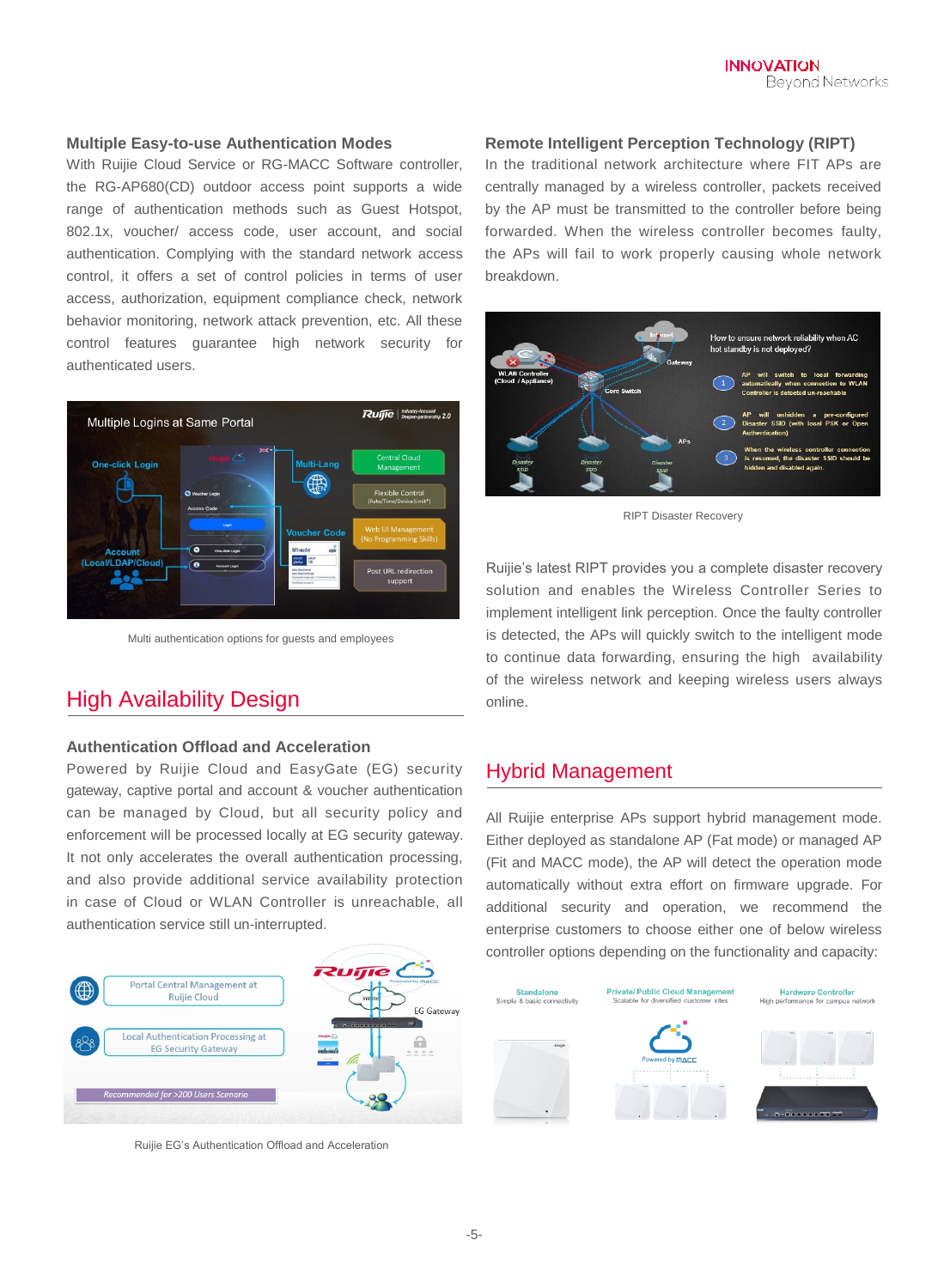Below are the summarized feature highlights for various Ruijie management system options which target for specific industry segments:

| Category                                  | <b>Standalone AP</b>            | Hardware<br>Controller<br>(RG-WS6000)  | <b>Ruilie Public</b><br>Cloud                             | <b>Hybrid Cloud*</b><br>(RG-WS6000 +<br><b>Ruijie Cloud)</b> | <b>Private Cloud</b><br>(RG-MACC)             |
|-------------------------------------------|---------------------------------|----------------------------------------|-----------------------------------------------------------|--------------------------------------------------------------|-----------------------------------------------|
| <b>Target Segment</b>                     | Small Office (<10<br>Employees) | Enterprise, Education,<br>Large Campus | Small and Medium-<br>sized Enterprise<br>(<500 Employees) | ISP/MSP. Gov. or<br><b>MNC</b>                               | ISP/MSP. Gov. or<br><b>MNC</b>                |
| Deployment Mode                           | On-premises                     | On-premises                            | Cloud Service                                             | On-premises + Cloud<br>Service                               | Software-based                                |
| <b>Device Capacity</b>                    | N/A                             | Up to 5000                             | <b>Virtually Unlimited</b>                                | Up to 5000                                                   | <b>Virtually Unlimited</b>                    |
| Unified<br>Management                     | N/A                             | AP only                                | AP. Switch and<br>Gateway                                 | AP. Switch and<br>Gateway                                    | AP. Switch and<br>Gateway                     |
| Radio<br>Optimization<br>(powered by WIS) | N/A                             | Y                                      | Y                                                         | Y                                                            | Y                                             |
| Employee<br>Authentication                | Basic PSK                       | PSK, PPSK, 802.1x                      | PSK, PPSK, Access<br>Code, Account,<br>802.1x             | <b>PSK. PPSK. 802.1x</b>                                     | PSK, PPSK, Access<br>Code, Account,<br>802.1x |
| Guest<br>Authentication                   | Basic PSK                       | <b>Captive Portal</b>                  | Captive Portal, One-<br>click. Voucher                    | Captive Portal, One-<br>click. Voucher**                     | Captive Portal, One-<br>click. Voucher        |
| Marketing Wi-Fi                           | N/A                             | N/A                                    | Coming Soon*                                              | Coming Soon*                                                 | Support                                       |
| Reporting                                 | N/A                             | N/A                                    | Support                                                   | Support                                                      | Support                                       |
| Mobile App                                | N/A                             | Coming Soon*                           | Support                                                   | Coming Soon*                                                 | Support                                       |

\*new feature to be available in year 2020

\*\*Ruijie EG Gateway required

## Bluetooth Serial Port for Easy Maintenance

RG-AP680 (CD) supports switching between Bluetooth serial port and iBeacon. If the default configuration is Bluetooth serial port, when equipment failure occurs, the administrator can manage the device via the mobile phone without requiring to climb up the pole to reach the device.

### Mobile Monitoring and Optimizing

Ruijie is committed to providing more simple networking experience for customers by launching a free mobile app<sup>1</sup> (namely Ruijie Cloud) for unified device lifecycle managmeent, which is not only for Ruijie access points, but also for switches and security gateways, from provisioning, monitoring, configurations to optimization. For details, please visit our official website at [https://www.ruijienetworks.com/products/](http://www.ruijienetworks.com/products/) smb/cloud-service/cloud-service/ruijie-cloud-solution/mobileapp



Note:

<sup>1</sup> Ruijie Cloud mobile app is compatible with Ruijie Cloud service, RG-MACC or RG-WS6000 Series wireless controller

## Warranty Information

The Ruijie RG-AP680(CD) Outdoor Access Point come with 3 year warranty. For more details, please visit [https://www.](http://www/) ruijienetworks.com/support/servicepolicy.

## Antenna Patterns

#### **Horizontal planes (top view)**

Below are the RG-AP680(CD) 2.4GHz and 5GHz azimuth antenna patterns:



RG-AP680(CD) 2.4GHz (Left) and 5GHz (Right) Azimuth Antenna Patterns

#### **Vertical (elevation) planes (side view, AP facing down)**

Below are the RG-AP680(CD) 2.4GHz and 5GHz elevation antenna patterns:



RG-AP680(CD) 2.4GHz (Left) and 5GHz (Right) Elevation Antenna Patterns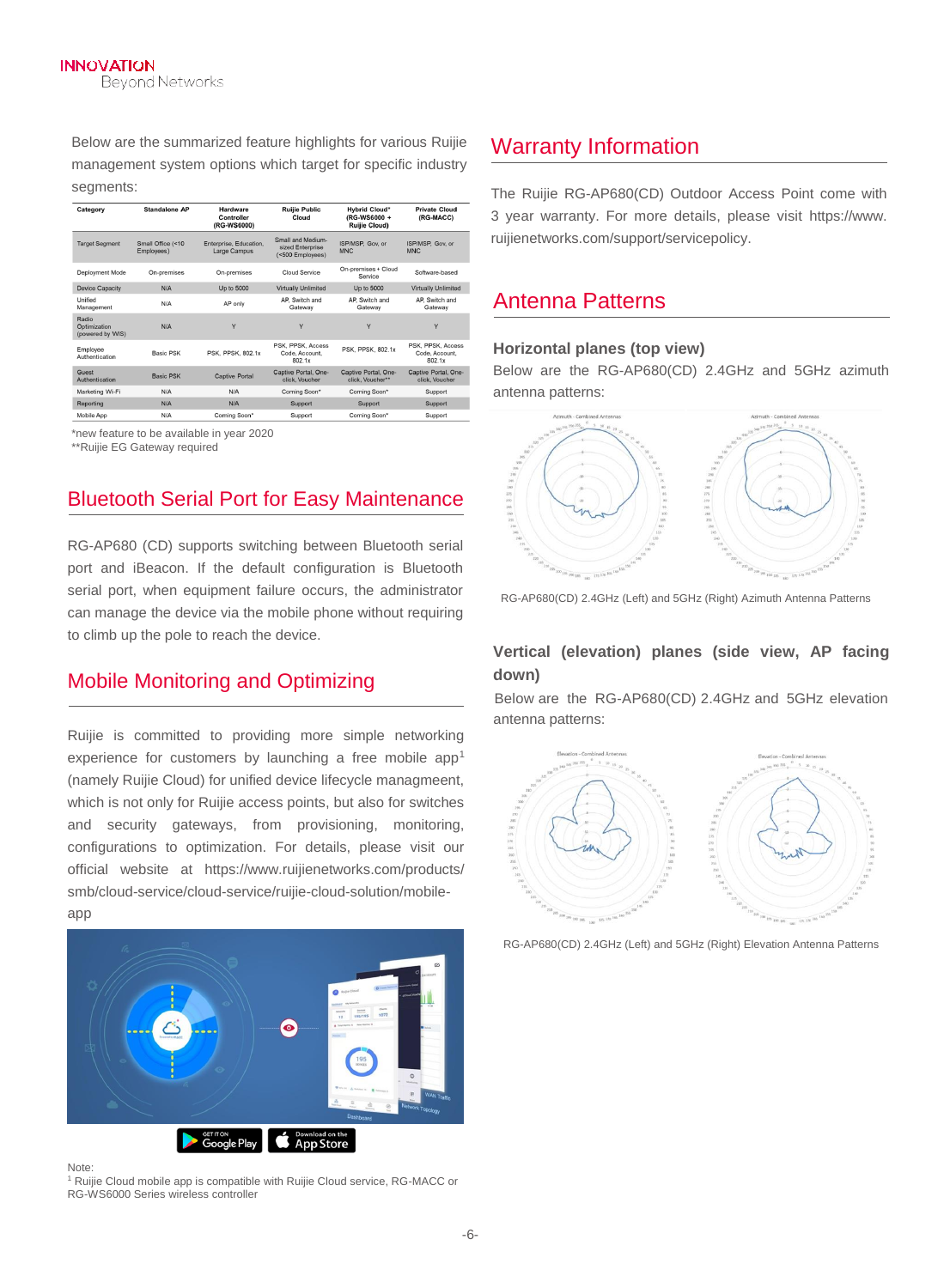# **Technical Specifications**

| <b>Model</b>                  | <b>RG-AP680(CD)</b>                                                                                          |
|-------------------------------|--------------------------------------------------------------------------------------------------------------|
| Hardware specifications       |                                                                                                              |
| Radio                         | Dual-radio dual-band                                                                                         |
| Protocol                      | Concurrent 802.11ax and 802.11a/b/g/n/ac<br><b>BLE 5.0</b>                                                   |
|                               | 802.11b/g/n/ac/ax: 2.4G ~ 2.4835GHz                                                                          |
| <b>Operating Bands</b>        | 802.11a/n/ac/ax: 5G: 5.150~5.350GHz, 5.725~5.850GHz                                                          |
| Antenna                       | (Note: the operating bands varies according to different countries)<br>Built-in directional antenna          |
|                               | Internal Directional:                                                                                        |
| Antenna Loba Orientation      | 60 degrees total                                                                                             |
| Antenna Gain                  | 9dBi                                                                                                         |
| <b>Spatial Streams</b>        | 4 spatial streams, MU-MIMO                                                                                   |
|                               | Up to 0.575Gbps@2.4G                                                                                         |
| <b>Max Throughput</b>         | Up to 1.2Gbps@5G<br>Up to 2.4Gbps per AP                                                                     |
|                               | 2.4G+5G is recommended with 1.775Gbps access rate                                                            |
|                               | OFDM: BPSK@6/9Mbps, QPSK@12/18Mbps, 16-QAM@24Mbps,                                                           |
|                               | 64-QAM@48/54Mbps                                                                                             |
|                               | DSSS: DBPSK@1Mbps, DQPSK@2Mbps and CCK@5.5/11Mbps<br>MIMO-OFDM: BPSK, QPSK, 16QAM, 64QAM and 256QAM          |
| Modulation                    | OFDM: BPSK@6/9Mbps, QPSK@12/18Mbps, 16-QAM@24Mbps,                                                           |
|                               | 64-QAM@48/54Mbps                                                                                             |
|                               | DSSS: DBPSK@1Mbps, DQPSK@2Mbps and CCK@5.5/11Mbps<br>MIMO-OFDM: BPSK, QPSK, 16QAM, 64QAM, 256QAM and 1024QAM |
|                               | 11b: -91dBm(1Mbps), -88dBm(5Mbps), -85dBm(11Mbps)                                                            |
|                               | 11a/g: -89dBm(6Mbps), -80dBm(24Mbps), -76dBm(36Mbps),                                                        |
|                               | -71dBm(54Mbps)<br>11n: -83dBm@MCS0, -65dBm@MCS7, -83dBm@MCS8, -65dBm@MCS15                                   |
| <b>Receiver Sensitivity</b>   | 11ac HT20: -83dBm(MCS0), -57dBm(MCS9)                                                                        |
|                               | 11ac HT40: -79dBm(MCS0), -57dBm(MCS9)                                                                        |
|                               | 11ac HT80: -76dBm(MCS0), -51dBm(MCS9)<br>11ax HT80: -76dBm(MCS0), -49dBm(MCS11)                              |
|                               | 28dBm                                                                                                        |
| <b>Maximum Transmit Power</b> | (Note: The actual transmit power varies according to different countries and                                 |
|                               | regions)                                                                                                     |
| <b>Adjustable Power</b>       | 1dBm                                                                                                         |
| <b>Dimensions</b>             | 251mm x 168mm x 64mm (without mounting bracket)                                                              |
| Weight                        | $<$ 1.5 $kg$                                                                                                 |
| <b>Service Ports</b>          | 1 10/100/1000Base-T Ethernet uplink port (PoE)                                                               |
|                               | 1 SFP port                                                                                                   |
| <b>Management Port</b>        | 1 console port                                                                                               |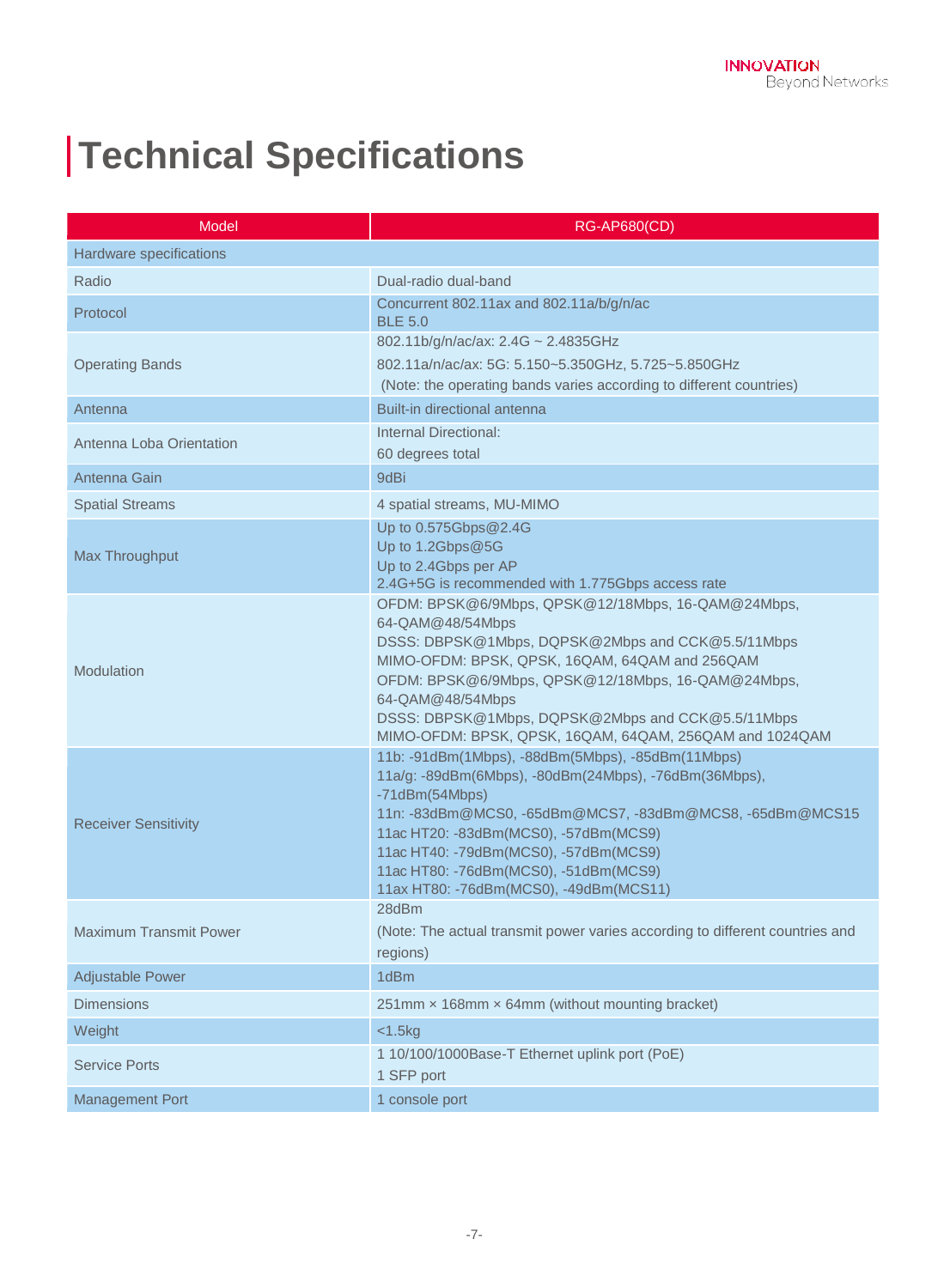## **INNOVATION**<br>Beyond Networks

| Model                    |                                                                                                                       | <b>RG-AP680(CD)</b>                                                                                                                                           |  |  |
|--------------------------|-----------------------------------------------------------------------------------------------------------------------|---------------------------------------------------------------------------------------------------------------------------------------------------------------|--|--|
| <b>Bluetooth</b>         |                                                                                                                       | Support switching between Bluetooth serial port and iBeacon                                                                                                   |  |  |
| <b>Power Supply</b>      |                                                                                                                       | Support PoE (802.3af / 802.3at)<br>Support 44 ~ 57V DC power supply (DC Power adapters should be purchased<br>from third-party vendors separately if needed.) |  |  |
| <b>Power Consumption</b> |                                                                                                                       | $<$ 12.95W                                                                                                                                                    |  |  |
|                          |                                                                                                                       | Operating Temperature: -40~65°C                                                                                                                               |  |  |
|                          |                                                                                                                       | Storage Temperature: -40~85°C                                                                                                                                 |  |  |
| Environment              |                                                                                                                       | Operating Humidity: 0% to 100% (non-condensing)                                                                                                               |  |  |
|                          |                                                                                                                       | Storage Humidity: 0% to 100% (non-condensing)                                                                                                                 |  |  |
| <b>Installation Mode</b> |                                                                                                                       | Wall/pole-mount installation                                                                                                                                  |  |  |
| <b>IP Rating</b>         |                                                                                                                       | <b>IP68</b>                                                                                                                                                   |  |  |
| <b>Surge Protection</b>  |                                                                                                                       | Common mode +/-9kV                                                                                                                                            |  |  |
| <b>Safety Standard</b>   |                                                                                                                       | GB4943, EN/IEC 60950-1                                                                                                                                        |  |  |
| <b>EMC Standard</b>      |                                                                                                                       | GB9254, EN301 489                                                                                                                                             |  |  |
| Radio Standard           |                                                                                                                       | SRRC, EN300 328, EN301 893                                                                                                                                    |  |  |
| <b>Wi-Fi Alliance</b>    |                                                                                                                       | · Wi-Fi CERTIFIED™ a, b, g, n, ac<br>· Wi-Fi CERTIFIED 6™<br>· WPA3™-Enterprise, Personal<br>· Wi-Fi Enhanced Open™<br>· Wi-Fi Agile Multiband™<br>. WMM®     |  |  |
| <b>Software Features</b> |                                                                                                                       |                                                                                                                                                               |  |  |
|                          | Maximum clients per AP                                                                                                | 1024                                                                                                                                                          |  |  |
|                          | <b>SSID capacity</b>                                                                                                  | Up to 32                                                                                                                                                      |  |  |
| <b>WLAN</b>              | SSID hiding                                                                                                           | Support                                                                                                                                                       |  |  |
|                          | Configuring the<br>authentication mode,<br>encryption mechanism and<br><b>VLAN</b> attributes for each<br><b>SSID</b> | Support                                                                                                                                                       |  |  |
|                          | Remote Intelligent<br><b>Perception Technology</b><br>(RIPT)                                                          | Support                                                                                                                                                       |  |  |
|                          | Smart device recognition                                                                                              | Support                                                                                                                                                       |  |  |
|                          | Intelligent load balancing<br>based on the number of<br>users or traffic                                              | Support                                                                                                                                                       |  |  |
|                          | <b>STA</b> control                                                                                                    | SSID/radio-based                                                                                                                                              |  |  |
|                          | Bandwidth control                                                                                                     | STA/SSID/AP-based speed control                                                                                                                               |  |  |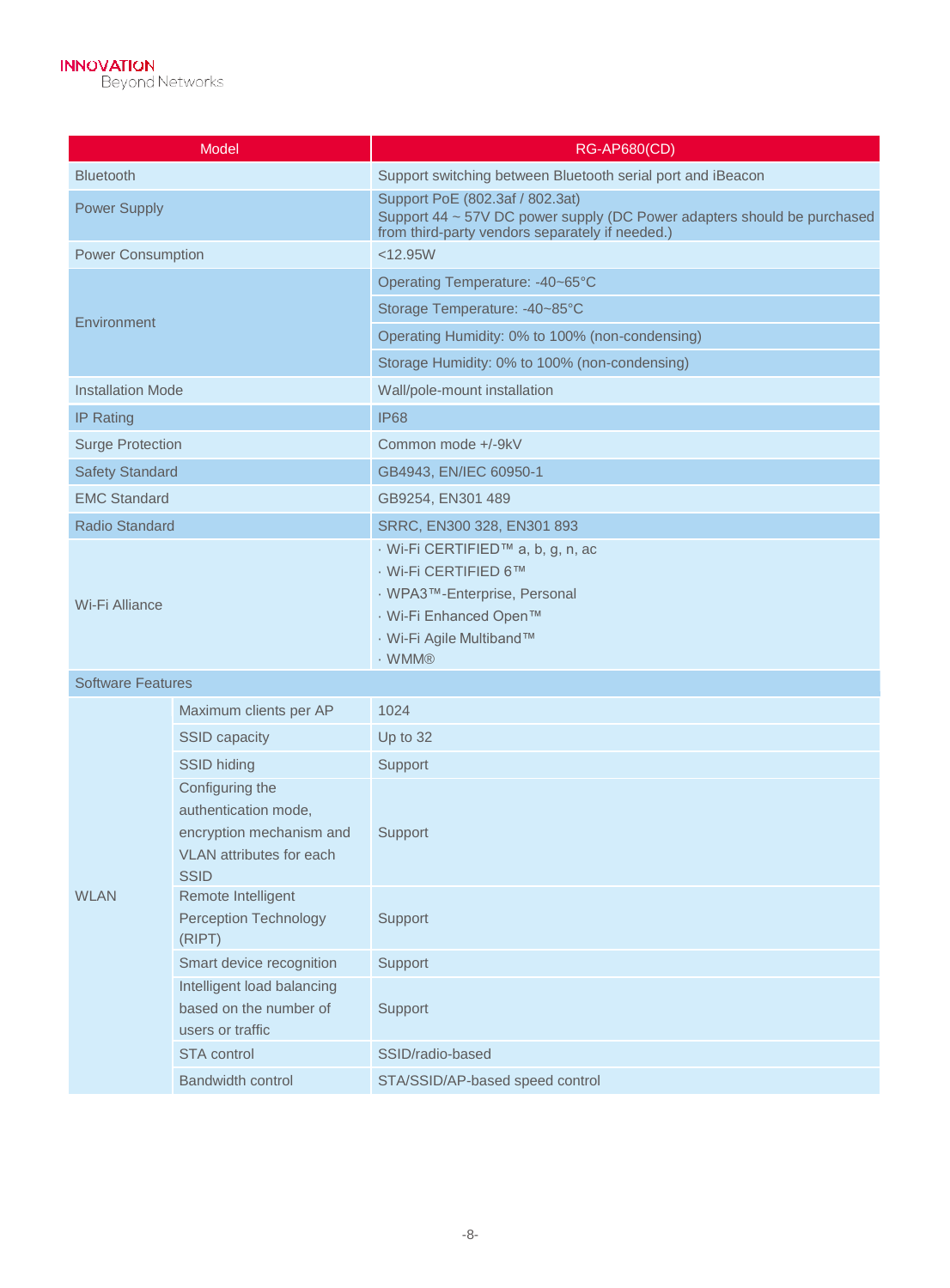|                                             | <b>Model</b>                                                 | <b>RG-AP680(CD)</b>                                                                                                                          |
|---------------------------------------------|--------------------------------------------------------------|----------------------------------------------------------------------------------------------------------------------------------------------|
| <b>Security</b>                             | PSK and web authentication                                   | Support                                                                                                                                      |
|                                             | Data encryption                                              | WPA (TKIP), WPA-PSK, WPA2 (AES), WEP (64 / 128-bit)                                                                                          |
|                                             | WeChat authentication                                        | Support                                                                                                                                      |
|                                             | QR code authentication                                       | Support                                                                                                                                      |
|                                             | <b>SMS</b> authentication                                    | Support                                                                                                                                      |
|                                             | PEAP authentication                                          | Support                                                                                                                                      |
|                                             | Data frame filtering                                         | Whitelist, static/dynamic blacklist                                                                                                          |
|                                             | User isolation                                               | Support                                                                                                                                      |
|                                             | Rogue AP detection and<br>countermeasure                     | Support                                                                                                                                      |
|                                             | Dynamic ACL assignment                                       | Support                                                                                                                                      |
|                                             | <b>RADIUS</b>                                                | Support                                                                                                                                      |
|                                             | <b>CPU Protection Policy (CPP)</b>                           | Support                                                                                                                                      |
|                                             | <b>Network Foundation</b><br>Protection Policy (NFPP)        | Support                                                                                                                                      |
| Routing<br>Management<br>and<br>Maintenance | <b>IPv4</b> address                                          | Static IP address or DHCP                                                                                                                    |
|                                             | <b>IPv6</b> address                                          | IPv6 terminal access authentication, ICMPv6                                                                                                  |
|                                             | Supported wireless LAN<br>controllers                        | Ruijie WS Series Wireless Controller<br>Ruijie MACC-Base Software Controller<br>Ruijie Cloud (Public Cloud)                                  |
|                                             | Management protocol                                          | Telnet, SSH, TFTP, Web                                                                                                                       |
|                                             | Wireless Intelligent AI<br><b>Optimization Service (WIS)</b> | Support                                                                                                                                      |
|                                             | <b>SNMP</b>                                                  | SNMPV1, V2c, V3                                                                                                                              |
|                                             | Syslog / Debug                                               | Support                                                                                                                                      |
|                                             | FAT/FIT/MACC mode<br>switching                               | Factory default firmware supports FAT (standalone) or FIT mode (WS<br>controller) or MACC mode (Ruijie MACC-Base or Ruijie Cloud) management |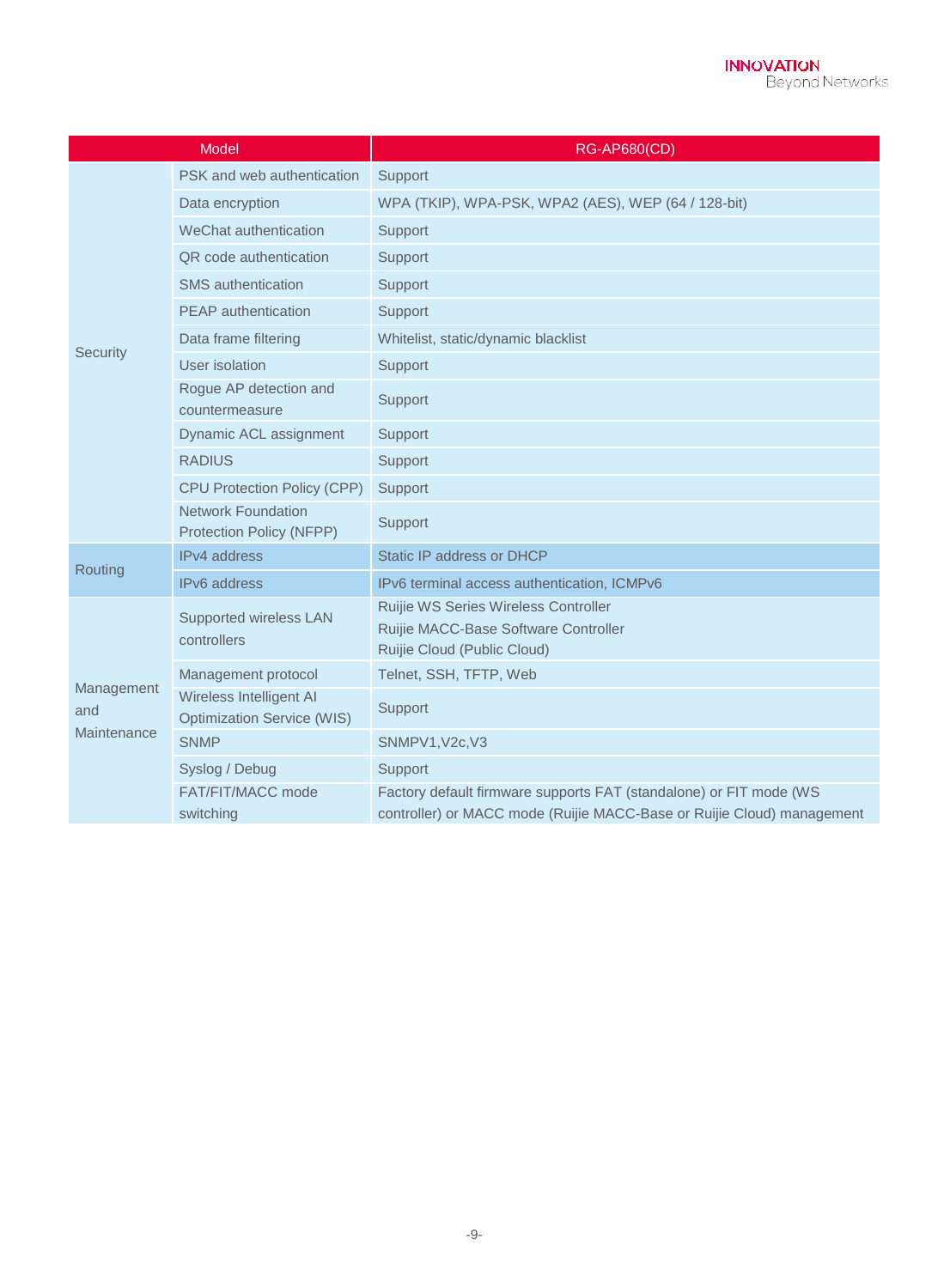# **Application Scenarios**

## Public Cloud for SMEs

With Ruijie Public Cloud Service adoption, the Ruijie AP680 Wi-Fi 6 series access point is perfect for various SME scenarios including small offices, boutique hotel, retail store and etc. Ruijie Cloud is the only vendor offering Enterprise Cloud at Lifetime FREE, which significantly streamline the IT operational efficiency, as well as reducing the Wi-Fi deployment complexity with cost effective approach for SMEs. The Ruijie Cloud service provide equipment deployment, monitoring, network optimization and operational lifecycle management; enabling customers with simple plug and play deployment and operation and maintenance. Meeting the needs for automatic cloud RF planning and user experience monitoring, it also supports mobile monitoring and alert, and fast provisioning by QR-Code scanning. At the same time, it provides flexible wireless user access control features, including high security "One person, one machine and one password" PPSK, built-in cloud Portal and Facebook social login.



Ruijie Cloud Solution Highlights

### **Key Features:**

- Unified Device Management
- Fast Provisioning by Mobile APP
- Secure PPSK Authentication for Staff
- Captive Portal & Social Authentication for Guest
- Mobile APP Monitoring & Alert

### Private Cloud for ISP/MSP & Government

For enterprises with high demand on security, billing and portal system integration, along with diverse customer sites, the Ruilie RG-MACC private cloud solution is recommended. especially for ISP/MSP and government sector.

The Ruijie RG-MACC (Managed @ Cloud Center) is a revolutionary cloud management platform which supports unified management and configuration of APs, switches and gateway devices, as well as value-added marketing features and survey, etc. The RG-MACC is designed for education, retail chain stores, shopping malls, hotels, transportation, small and medium-sized enterprises, network operators and settings alike. The RG-MACC is consisted of various feature modules, such as management, marketing, AAA (authentication, authorization and accounting) and diagnostic tools, etc. The platform supports multi-tenancy feature, which is an ideal choice for ISP to deliver cost-effective managed service solution for massive SME customers.

RG-MACC Private Cloud typical solution architecture:



#### **Solution Benefits:**

- Support multi-tenant management
- Support cloud computing virtualization deployment
- Support unified networking device management,
- including access points, switches and gateway devices
- Support mobile app management
- Open API available for 3rd party integration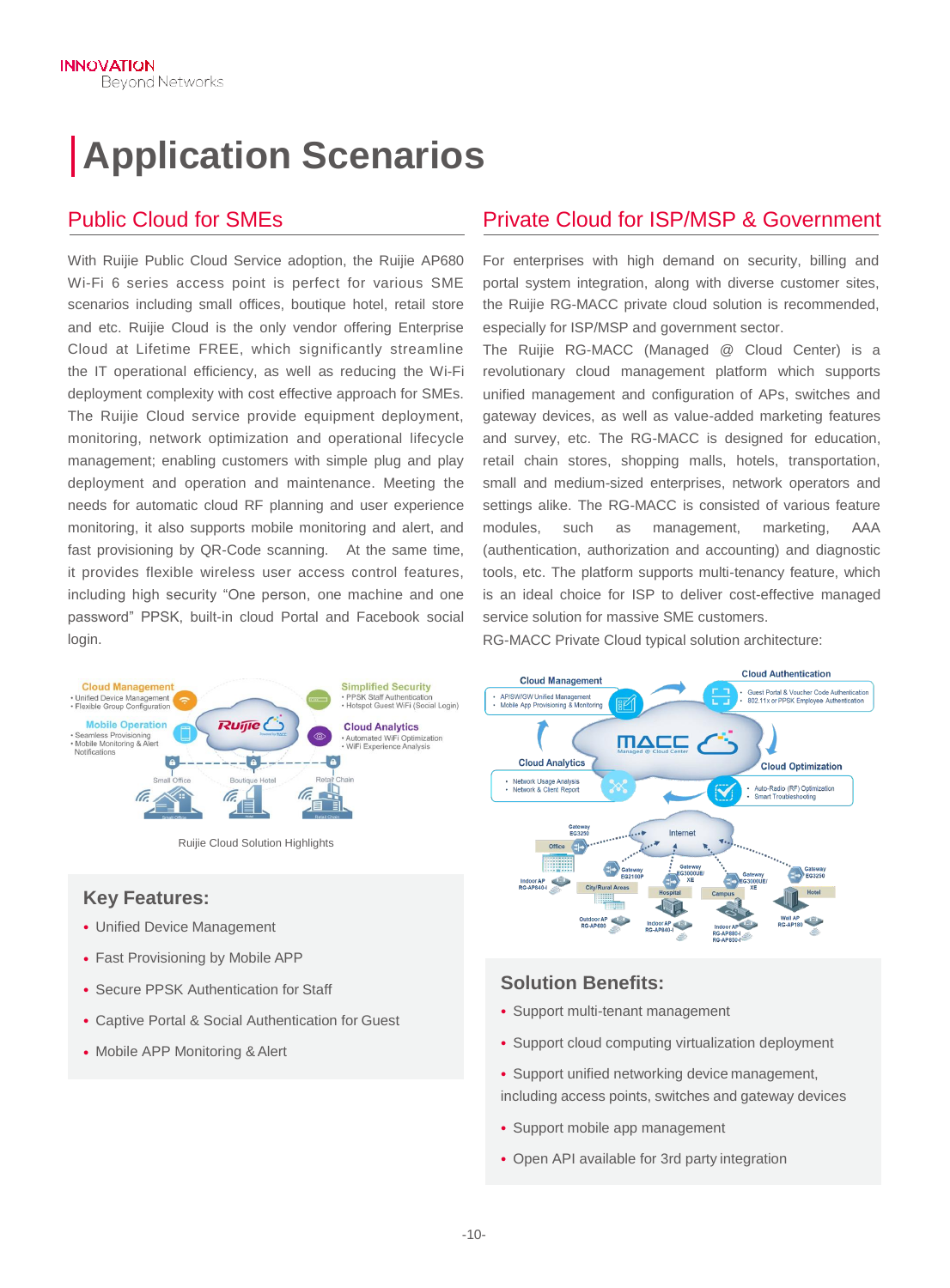## Hybrid Cloud for Enterprise & Campus

For enterprise office and campus with single or multiple sites and high-density AP deployment, Ruijie RG-WS6000 Series Wireless Controllers (on-premises) plus cloud management (optional) is recommended. The wireless controller appliances are installed at the customer's site with fully integrated wireless management and authentication feature, supporting up to 5000 APs per cluster. Optionally, the cloud management platform allows for value-added features like centralized device configuration and monitoring, AI radio (RF) optimization, reporting, etc.



#### **Solution Benefits:**

- Support centralized device management and reporting service by Ruijie Cloud (optional)
- Support ultra-seamless roaming management
- Support one-click AI radio (RF) optimization powered by WIS engine
- High performance and security with all user authentication and traffic forwarding handled locally
- Support flexible authentication options, such as 802.1x, PPSK employee authentication, guest hotspot and voucher access code, etc.
- Support all series of Ruijie wireless access points

## **Ordering Information**

| <b>RG-AP680(CD)</b><br>license | Model | <b>Description</b>                                                                                                                                                                                                                                                                                                                                                                                                                                                                                                                                             |
|--------------------------------|-------|----------------------------------------------------------------------------------------------------------------------------------------------------------------------------------------------------------------------------------------------------------------------------------------------------------------------------------------------------------------------------------------------------------------------------------------------------------------------------------------------------------------------------------------------------------------|
| needed)                        |       | Ruijie Wi-Fi 6 (802.11ax) outdoor wireless access point, dual-band dual-radio, up to<br>575Mbps@2.4G, 1200Mbps@5G and 1775Mbps per AP, 4 spatial streams, built-in<br>directional antenna, support 802.11a/b/g/n/ac and 802.11ax, FAT/FIT mode, 1 SFP port and<br>1 10/100/1000M port, PoE or local power supply, bundled with Ruijie Cloud Service lifetime<br>(Installation Mount-Kit included, PoE adapters are sold separately, which could be purchased<br>from Ruijie while DC Power adapters should be purchased from third-party vendors separately if |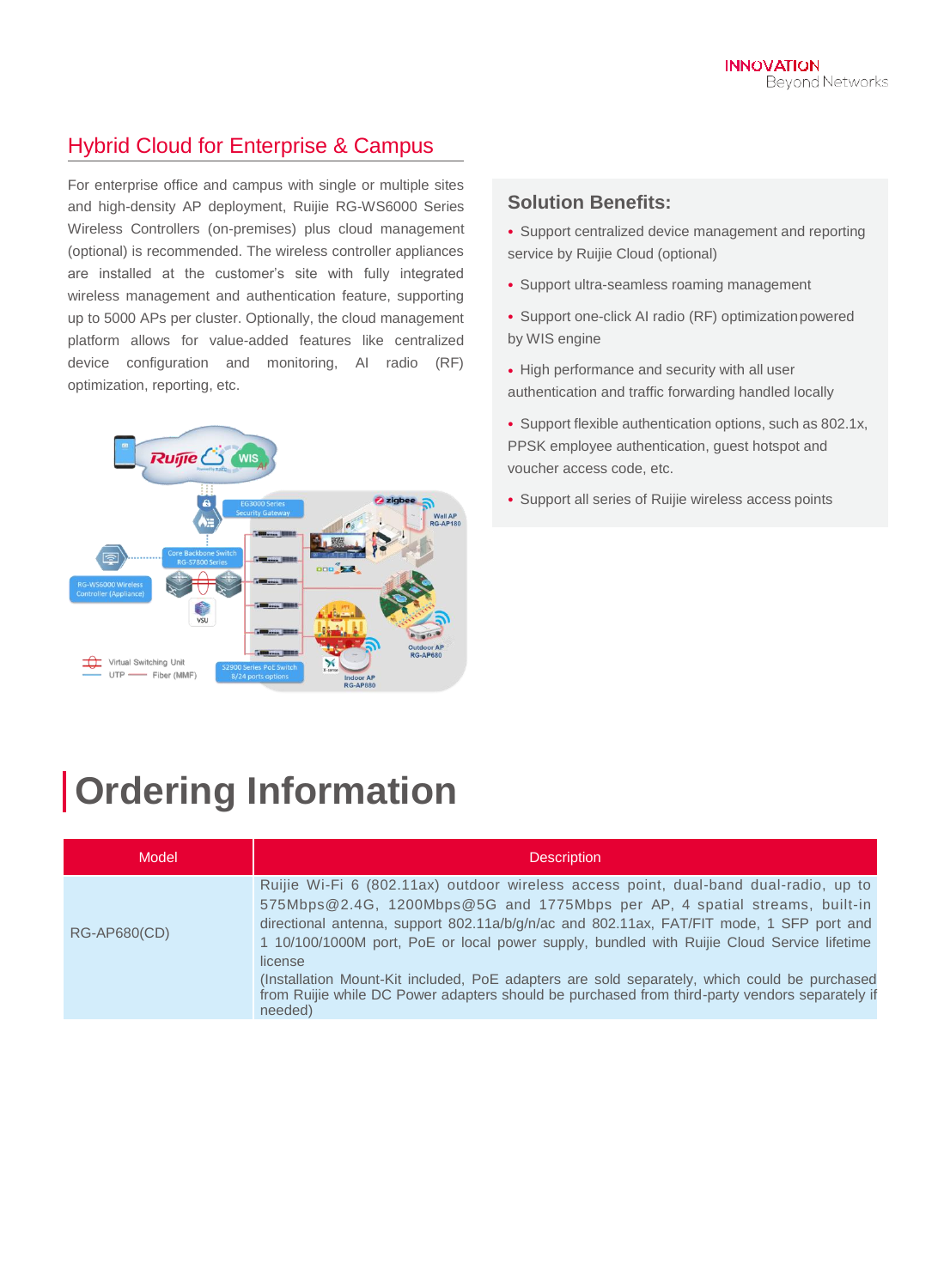**INNOVATION**<br>Beyond Networks